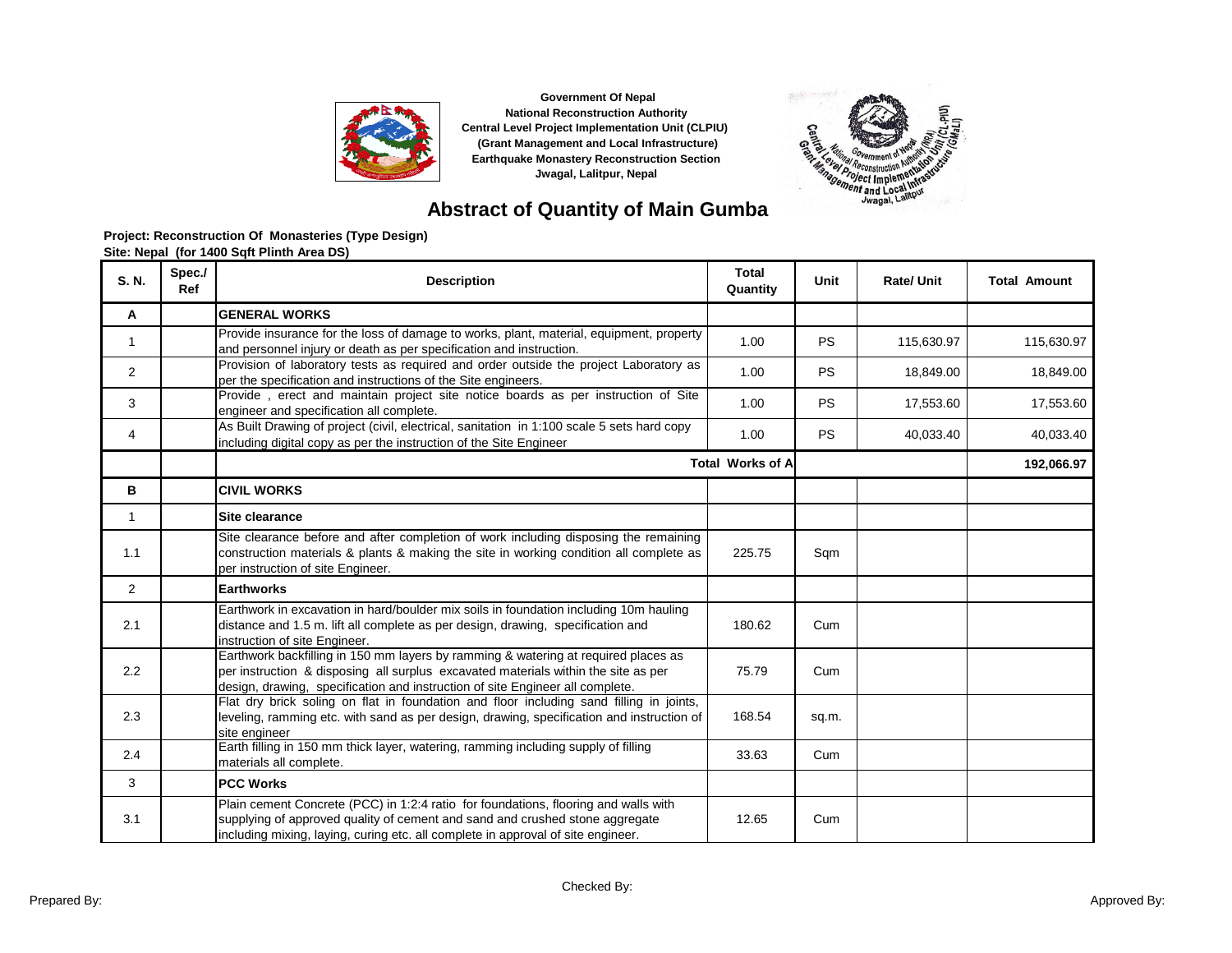



# **Abstract of Quantity of Main Gumba**

| S. N.          | Spec./<br>Ref | <b>Description</b>                                                                                                                                                                                                                                                                                                                                                                                                        | <b>Total</b><br>Quantity | Unit | <b>Rate/ Unit</b> | <b>Total Amount</b> |
|----------------|---------------|---------------------------------------------------------------------------------------------------------------------------------------------------------------------------------------------------------------------------------------------------------------------------------------------------------------------------------------------------------------------------------------------------------------------------|--------------------------|------|-------------------|---------------------|
| 4              |               | <b>PCC for RCC Works</b>                                                                                                                                                                                                                                                                                                                                                                                                  |                          |      |                   |                     |
| 4.1            |               | Plain cement Concrete (PCC) for RCC works (1:1.5:3) for slab/lintels with supplying of<br>approved quality of cement and sand and crushed stone aggregate including mixing,<br>laying, curing etc. all complete in approval of site engineer.                                                                                                                                                                             | 102.92                   | Cum  |                   |                     |
| 5              |               | <b>Reinforcement Works</b>                                                                                                                                                                                                                                                                                                                                                                                                |                          |      |                   |                     |
| 5.3            |               | Supplying of Tor steel reinforcement bar of fe 415/500 grade including straightening.<br>cleaning, cutting, binding & fixing in position with annealed tying binding wire as per<br>drawing, design & instruction all complete.                                                                                                                                                                                           | 15364.70                 | Kg   |                   |                     |
| 6              |               | <b>Form Works</b>                                                                                                                                                                                                                                                                                                                                                                                                         |                          |      |                   |                     |
| 6.1            |               | Formwork, shuttering, centering with approved materials for Foundation works<br>necessary propping, scaffolding, staging, supporting inclusive of wedging and cutting<br>holes for utilization till the support if fully unyielding nett.                                                                                                                                                                                 | 33.40                    | Sqm  |                   |                     |
| 6.2            |               | Formwork, shuttering, centering with approved materials for column and beam<br>necessary propping, scaffolding, staging, supporting inclusive of wedging and cutting<br>holes for utilization till the support if fully unyielding nett.                                                                                                                                                                                  | 848.50                   | Sqm  |                   |                     |
| $\overline{7}$ |               | <b>Stone Masonry Works</b>                                                                                                                                                                                                                                                                                                                                                                                                |                          |      |                   |                     |
| 7.1            |               | Providing and laying Rubble masonry in 1:6 C/S mortar in perfect line level finish<br>including, racking the joints and curing the work for at least 7 days all complete.                                                                                                                                                                                                                                                 | 26.46                    | Cum  |                   |                     |
| 8              |               | <b>Brick Works</b>                                                                                                                                                                                                                                                                                                                                                                                                        |                          |      |                   |                     |
| 8.1            |               | Brickwork in cement sand mortar (1:4) in Superstructure (Ground Floor) with supplying<br>of approved quality first class chimney burnt bricks, in perfect line and level including<br>soaking bricks in water, provision for recesses, openings, toothings, packing the joints<br>and curing the work in all types and thickness of wall as per specification, drawing and<br>instruction of Site Engineer, all complete. | 30.18                    | Cum  |                   |                     |
| 8.2            |               | Brickwork in cement sand mortar (1:4) above Ground Floor level with supplying of<br>approved quality first class chimney burnt bricks, in perfect line and level including<br>soaking bricks in water, provision for recesses, openings, toothings, packing the joints<br>and curing the work in all types and thickness of wall as per specification, drawing and<br>instruction of Site Engineer, all complete.         | 39.89                    | Cum  |                   |                     |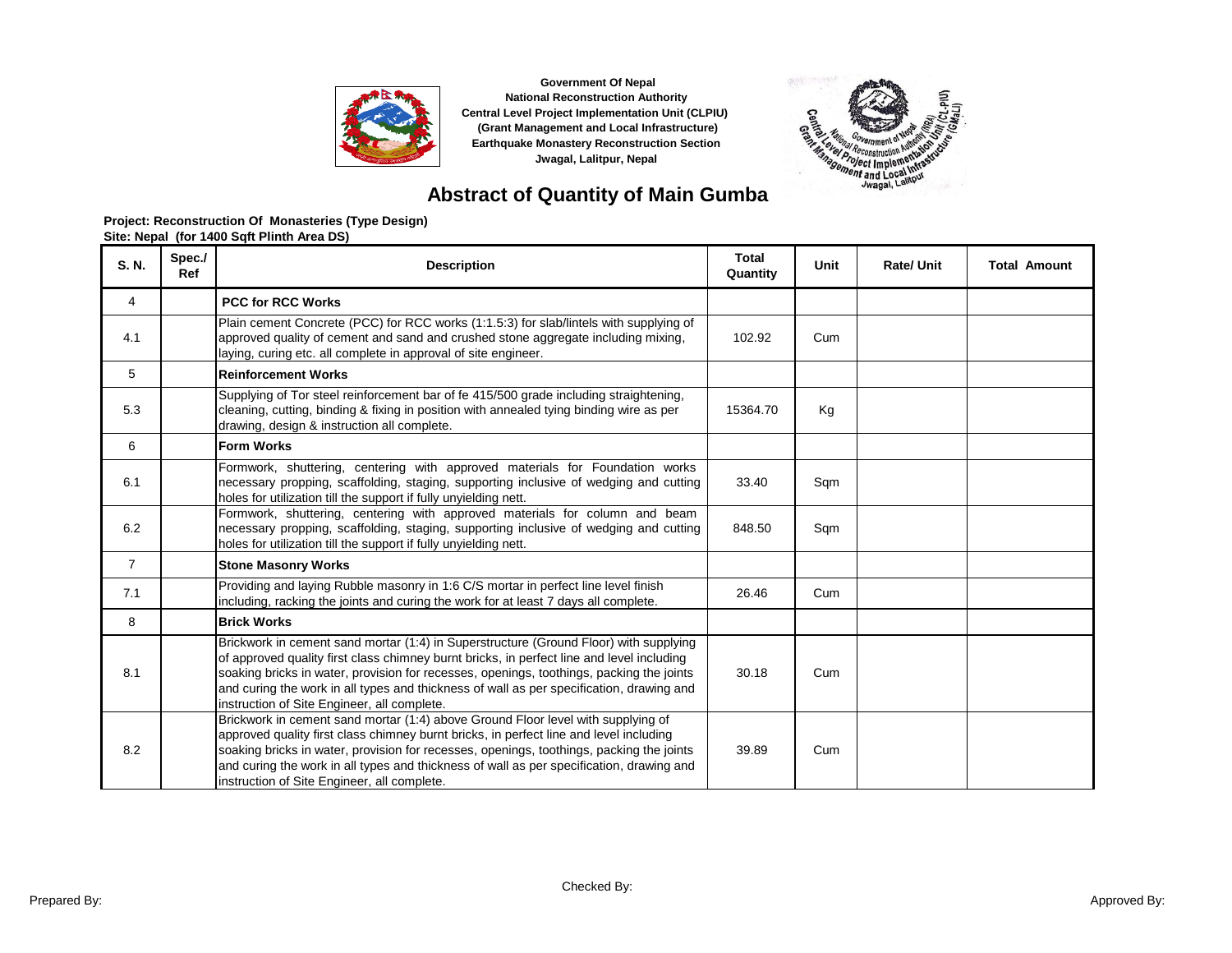



# **Abstract of Quantity of Main Gumba**

| S. N. | Spec./<br>Ref | <b>Description</b>                                                                                                                                                                                                                                                                                                                                                                                       | <b>Total</b><br>Quantity | Unit  | <b>Rate/ Unit</b> | <b>Total Amount</b> |
|-------|---------------|----------------------------------------------------------------------------------------------------------------------------------------------------------------------------------------------------------------------------------------------------------------------------------------------------------------------------------------------------------------------------------------------------------|--------------------------|-------|-------------------|---------------------|
| 9     |               | <b>Plaster Works</b>                                                                                                                                                                                                                                                                                                                                                                                     |                          |       |                   |                     |
| 9.1   |               | 12.5mm thick cement sand plaster in (1:4) ratio on wall with good finish including<br>supplying of approved quality of cement & sand, racking the joint, Chipping the<br>concrete surface, wetting of surfaces & curing the work all complete including<br>necessary single or multiple stage scaffolding at all heights. as per the design,<br>drawing, specification and instruction of site engineer. | 991.96                   | Sq. m |                   |                     |
| 9.2   |               | 12.5mm thick cement sand plaster in (1:3) ratio on ceiling with good finish including<br>supplying of approved quality of cement & sand, chipping the concrete surface, wetting<br>the surfaces & curing the work all complete including necessary single or multiple<br>stage scaffolding at all heights. as per the design, drawing, specification and<br>instruction of site engineer.                | 200.11                   | Sq. m |                   |                     |
| 10    |               | <b>Flooring Works</b>                                                                                                                                                                                                                                                                                                                                                                                    |                          |       |                   |                     |
| 10.1  |               | Flat brick soling on flat in foundation and floor including sand filling in joints, leveling,<br>ramming etc. with sand as per design, drawing, specification and instruction of site<br>engineer                                                                                                                                                                                                        | 124.32                   | sq.m. |                   |                     |
| 10.2  |               | 75mm thick P.C.C. (1:2:4) for flooring with supplying of approved quality of cement &<br>sand and crushed stone aggregate including mixing, laying and compacting and curing<br>etc. all complete as per design, drawing, specification and instruction of site Engineer                                                                                                                                 | 122.44                   | Sqm   |                   |                     |
| 10.3  |               | Supplying and laying of one layer of 500 gauge Polythene sheet on prepared surface                                                                                                                                                                                                                                                                                                                       | 110.50                   | Sqm   |                   |                     |
| 10.4  |               | 50mm thick (1:2:4) P.C.C. for flooring with approved quality of O.P. cement & sand and<br>crushed stone aggregate including mixing, laying, punning, rubbing in hard surface<br>curing etc all complete.                                                                                                                                                                                                 | 319.01                   | Sqm   |                   |                     |
|       |               | <b>Floor Finishing Works</b>                                                                                                                                                                                                                                                                                                                                                                             |                          |       |                   |                     |
| 10.5  |               | Providing and Laying 3 mm thick cement sand punning on floor, skriting, dado etc.,<br>including mixing laying and rubbing with steel trowel to a hard, smooth and shining<br>surface and curing all complete as per specification, drawing and instruction of Site<br>Engineer.                                                                                                                          | 476.24                   | sq.m. |                   |                     |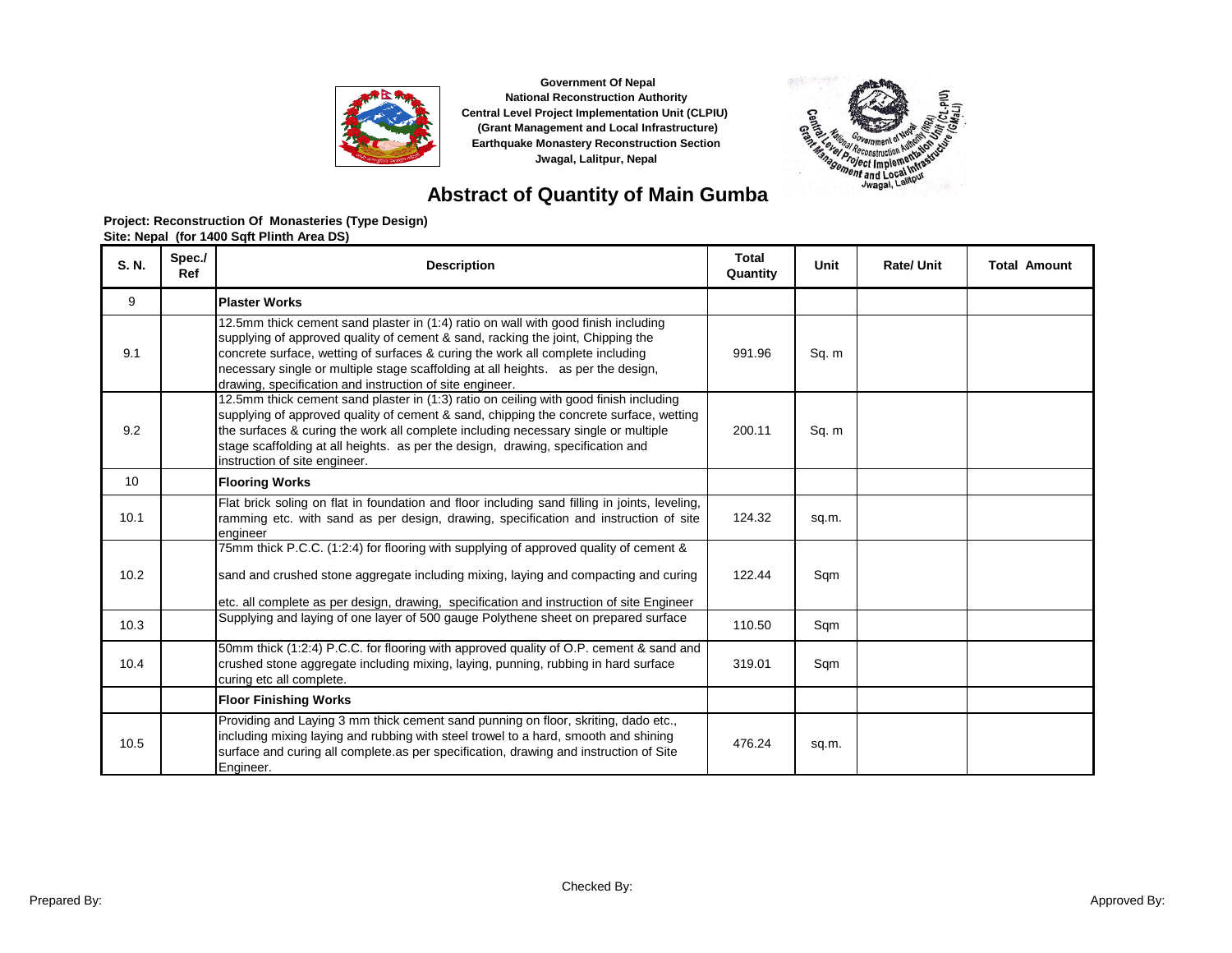



# **Abstract of Quantity of Main Gumba**

| S. N. | Spec./<br>Ref | <b>Description</b>                                                                                                                                                                                                                                                                                                                                                                                                                                                      | <b>Total</b><br>Quantity | Unit  | <b>Rate/ Unit</b> | <b>Total Amount</b> |
|-------|---------------|-------------------------------------------------------------------------------------------------------------------------------------------------------------------------------------------------------------------------------------------------------------------------------------------------------------------------------------------------------------------------------------------------------------------------------------------------------------------------|--------------------------|-------|-------------------|---------------------|
| 10.6  |               | Providing and laying 8 mm thick glazed/nonglazed ceramic tiles (Spartek, Kajaria, or<br>approved equivalent) of approved shade, size and pattern on Skirting, perapet wall top<br>and floor in perfect line and level on 12.5 mm thick base cement sand mortar (1:4) and<br>jointed with cement slurry mixed with pigment to match the shade of the tile including<br>adhesive chemical all complete as per specification, drawing and instruction of Site<br>Engineer. | 100.11                   | Sq.m  |                   |                     |
| 11    |               | Door / Windows                                                                                                                                                                                                                                                                                                                                                                                                                                                          |                          |       |                   |                     |
| 11.1  |               | Suppling and fixing Salwood chaukhat frame works for doors & windows as approved<br>by site engineer, the timber shall be matured, seasoned free from wraps. Knots holes<br>and other defects all complete.                                                                                                                                                                                                                                                             | 3.73                     | Cum   |                   |                     |
| 11.2  |               | Making and fitting, fixing sal wood Panelled door shutter with 38 mm thick sal wood<br>frame including all necessary hardware fitting all complete.                                                                                                                                                                                                                                                                                                                     | 20.16                    | Sqm   |                   |                     |
| 11.3  |               | Supply and fixing of Aluminum casement windows of section ((88 x38 x1.1) all<br>complete as per specification, drawing and instruction of Site Engineer.                                                                                                                                                                                                                                                                                                                | 51.75                    | sq.m. |                   |                     |
| 12    |               | <b>Painting Works</b>                                                                                                                                                                                                                                                                                                                                                                                                                                                   |                          |       |                   |                     |
| 12.1  |               | Providing and Coloring with two coat distemper paint with one coat primer to give<br>uniform coloring after rendering the surface all complete. As per instruction of site<br>Engineer                                                                                                                                                                                                                                                                                  | 681.99                   | Sqm   |                   |                     |
| 12.2  |               | Providing and applying two coats of weather proof exterior emulsion paint of approved<br>brand and color on the external facade with one coat of primer including preparation of<br>surface through cleaning as per specification and making good all small holes of nails,<br>open joints and minor defects of every kind after application of primer coat as per<br>specification and instruction of Site Engineer.                                                   | 510.08                   | Sq.m. |                   |                     |
| 12.3  |               | 2 coats of ready made enamel paint of approved colour over 1 coats of primer Painting<br>over properly sanded wooden surface all complete for door                                                                                                                                                                                                                                                                                                                      |                          | Sqm   |                   |                     |
| 13    |               | <b>Railing Works</b>                                                                                                                                                                                                                                                                                                                                                                                                                                                    |                          |       |                   |                     |
| 13.1  |               | Making and fitting fixing of stainless steel pipe railing with 38mm.dia.stainless steel<br>pipe handrail 2 row 25mm.dia.stainless steel pipe in between handrail and floor and<br>38mm.dia.stainless steel pipe for vertical post @ 2m. c/c including welding, cutt all<br>complete as per specification, drawing and instruction of Site Engineer.                                                                                                                     | 18.00                    | Sq.m. |                   |                     |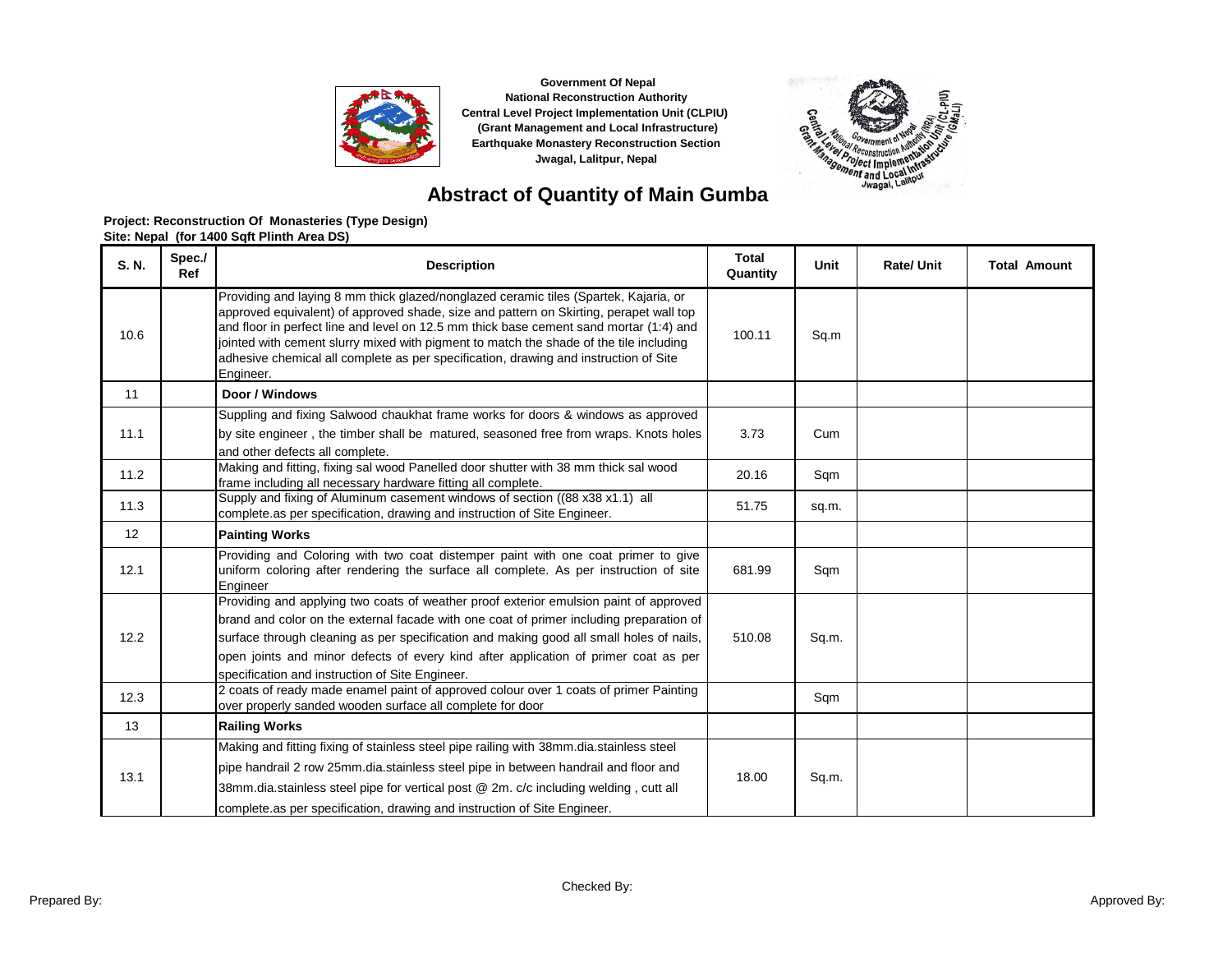



# **Abstract of Quantity of Main Gumba**

| S. N. | Spec./<br>Ref | <b>Description</b>                                                                                                                                                                                                                                                                                                                                                                                                                                                                      | <b>Total</b><br>Quantity | Unit | <b>Rate/Unit</b> | <b>Total Amount</b> |
|-------|---------------|-----------------------------------------------------------------------------------------------------------------------------------------------------------------------------------------------------------------------------------------------------------------------------------------------------------------------------------------------------------------------------------------------------------------------------------------------------------------------------------------|--------------------------|------|------------------|---------------------|
| 14    |               | <b>Roofing Works</b>                                                                                                                                                                                                                                                                                                                                                                                                                                                                    |                          |      |                  |                     |
| 14.1  |               | Fabrication and fixing of I.S. or B.S. Standard iron section with one coat primer<br>painting all complete                                                                                                                                                                                                                                                                                                                                                                              | 334.45                   | kg   |                  |                     |
| 14.2  |               | Supplying of 0.50mm color CGI sheet roofing including fixing in proper shape & size<br>with all necessary rails, screws, bolts & nuts washers, J & L hocks etc. as per drawing<br>& instruction all complete.                                                                                                                                                                                                                                                                           | 69.77                    | Sq.m |                  |                     |
| 14.3  |               | Supplying of 0.50mm Color GI plain sheet for gutter on roofing including fixing in proper<br>shape & size with all necessary rails, screws, bolts & nuts washers, J & L hocks etc. as<br>per drawing & instruction all complete.                                                                                                                                                                                                                                                        | 37.00                    | R.m  |                  |                     |
| 14.4  |               | Supplying of 0.50mm color GI plain sheet for ridge cover on roofing including fixing in<br>proper shape & size with all necessary rails, screws, bolts & nuts washers, J & L hocks<br>etc. as per drawing & instruction all complete.                                                                                                                                                                                                                                                   | 20.30                    | R.m. |                  |                     |
|       |               |                                                                                                                                                                                                                                                                                                                                                                                                                                                                                         | <b>Total Works of B</b>  |      |                  |                     |
| C     |               | <b>ELECTRICAL WORKS</b>                                                                                                                                                                                                                                                                                                                                                                                                                                                                 |                          |      |                  |                     |
| 1     |               | <b>DISTRIBUTION BOARDS</b>                                                                                                                                                                                                                                                                                                                                                                                                                                                              |                          |      |                  |                     |
| 1.1   |               | DISTRIBUTION BOARDS (Breaker make Schneider, L& T or Equivalent)<br>Supply, installation, testing and commissioning of factory<br>fabricated and factory assembled, sheet steel clad powder coated, wall/recess<br>mounting dust and vermin proof double door vertical type Distribution Boards<br>fabricated from 16 guage sheet.<br>20 Ways SPN DB for Ground Floor<br>Incomina<br>1 No 32 A P MCB 10 kA<br>1 No. 25 A DP MCB<br>Outgoings<br>14 No 6/16 A SP MCB<br>Invertor Back Up | 1.00                     | Set  |                  |                     |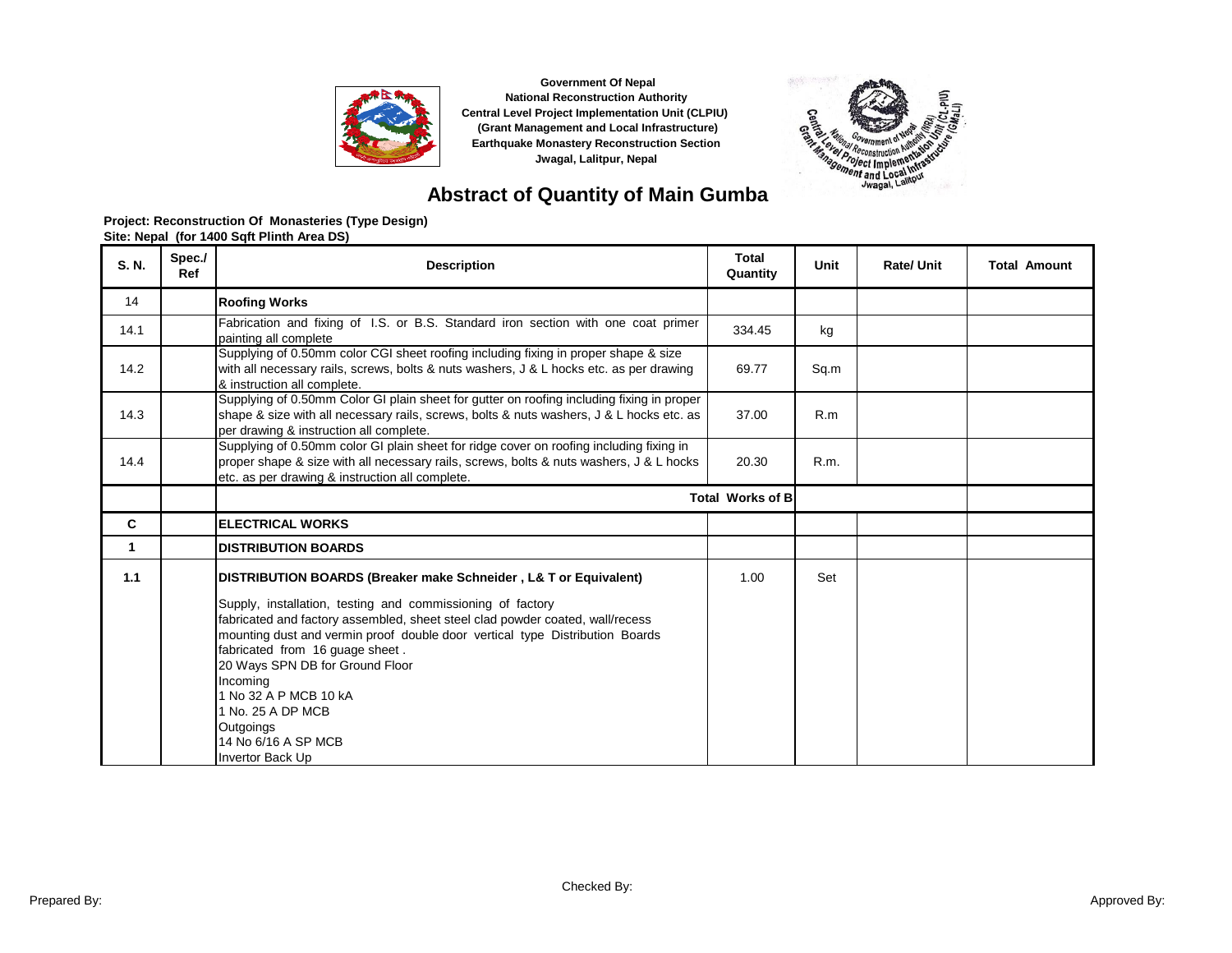



# **Abstract of Quantity of Main Gumba**

| S. N.          | Spec./<br>Ref | <b>Description</b>                                                                                                                                                                                                                                                                                                                                                                                                                                                                                                                                                                                                 | <b>Total</b><br>Quantity | Unit | <b>Rate/Unit</b> | <b>Total Amount</b> |
|----------------|---------------|--------------------------------------------------------------------------------------------------------------------------------------------------------------------------------------------------------------------------------------------------------------------------------------------------------------------------------------------------------------------------------------------------------------------------------------------------------------------------------------------------------------------------------------------------------------------------------------------------------------------|--------------------------|------|------------------|---------------------|
| 1.2            |               | 14 Ways SPN DB for 1st Floor<br>Incoming<br>1 No 25 A 2P MCB 15 kA<br>Outgoings<br>9 No 6/16 A SP MCB<br>Invertor Back Up<br>Incoming<br>1 No 16 A 2P MCB 10 kA<br>Outgoings                                                                                                                                                                                                                                                                                                                                                                                                                                       | 1.00                     | Set  |                  |                     |
|                |               | 3 No 6 A SP MCB                                                                                                                                                                                                                                                                                                                                                                                                                                                                                                                                                                                                    |                          |      |                  |                     |
| $\overline{2}$ |               | <b>Power Cables, End Termination, Raceways</b>                                                                                                                                                                                                                                                                                                                                                                                                                                                                                                                                                                     |                          |      |                  |                     |
| 2.1            |               | Power Cables (Pioneer, Mahalaxmi, Trishakti make)<br>Supply unloading, storing, handling, laying, testing &<br>commissioning of the 1100 Volts PVC/XLPE insulated PVC sheathed/ XLPE cable in<br>indoor trenches/ Indoor & outdoor cables tray/ cable rack/ clamps iron supports<br>including suitable size of PVC conduits with required accessories as per specifications,<br>inclusive of all clamps/saddles/screws/cables identification tages (made of GSS)<br>sheets) etc. as required, but exclusive of supply & fixing of cable trays.<br>3 core6 sq.mm PVC insulated copper unarmoured Cable for DB main. | 25.00                    | rm   |                  |                     |
|                |               |                                                                                                                                                                                                                                                                                                                                                                                                                                                                                                                                                                                                                    |                          |      |                  |                     |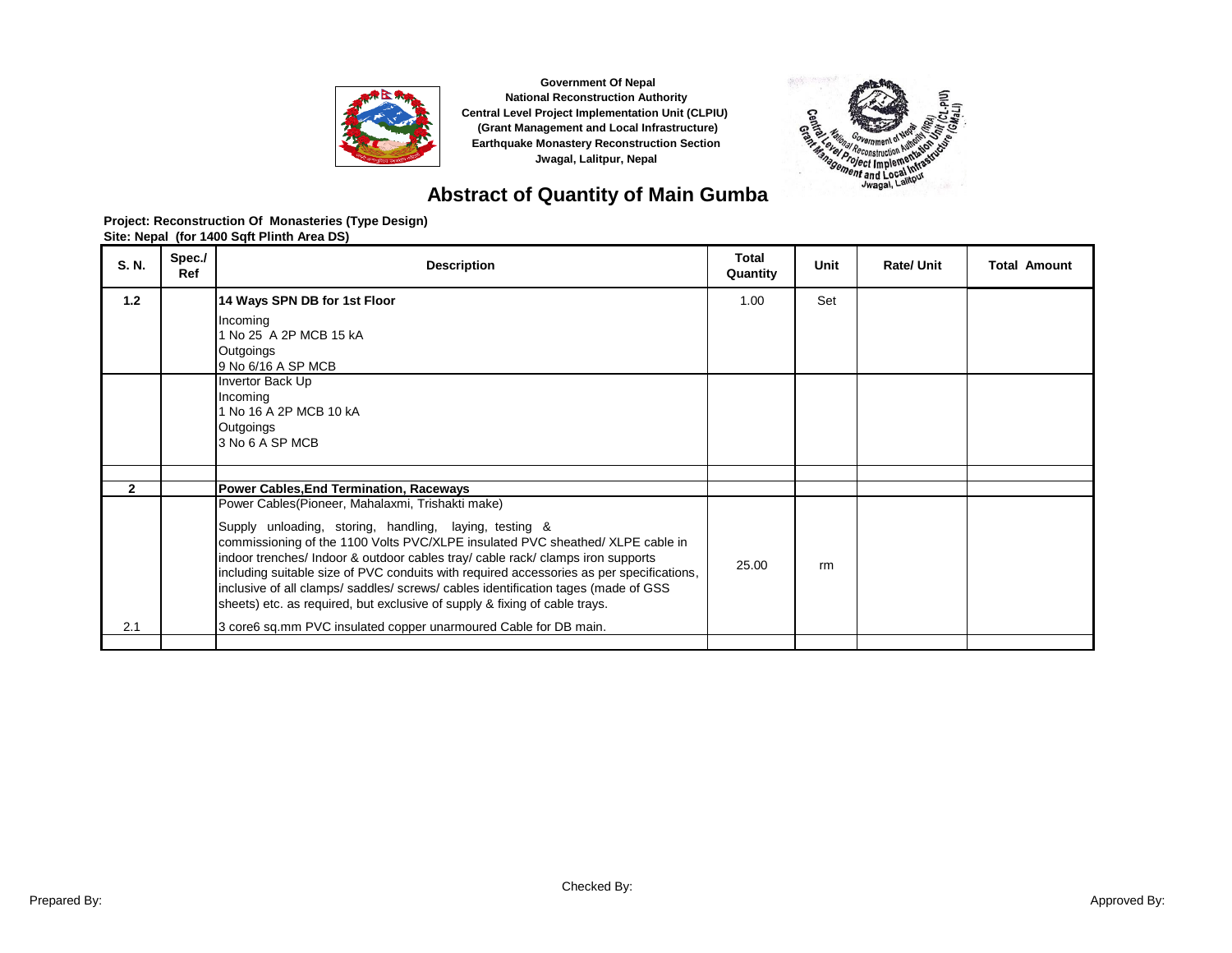



# **Abstract of Quantity of Main Gumba**

| S. N. | Spec./<br>Ref | <b>Description</b>                                                                                                                                                                                                                                                                                                                                                                                                                                                                                                                                                                                                                                                                                                                                                                                                                       | <b>Total</b><br>Quantity | Unit   | <b>Rate/ Unit</b> | <b>Total Amount</b> |
|-------|---------------|------------------------------------------------------------------------------------------------------------------------------------------------------------------------------------------------------------------------------------------------------------------------------------------------------------------------------------------------------------------------------------------------------------------------------------------------------------------------------------------------------------------------------------------------------------------------------------------------------------------------------------------------------------------------------------------------------------------------------------------------------------------------------------------------------------------------------------------|--------------------------|--------|-------------------|---------------------|
| 3     |               | Point Wiring( Switch socket make: Schneider or equivalent, Wire make: Pioneer,<br>Mahalaxmi, Trishakti make)                                                                                                                                                                                                                                                                                                                                                                                                                                                                                                                                                                                                                                                                                                                             | 26.00                    | points |                   |                     |
| 3.1   |               | 6/16 A twin Power point wiring                                                                                                                                                                                                                                                                                                                                                                                                                                                                                                                                                                                                                                                                                                                                                                                                           |                          |        |                   |                     |
|       |               | Supplying, wiring, testing and commissioning and putting into<br>operation for 6/16 A and 13 A power point using 2 x 4 sq mm<br>+ 1 x 2.5 Sq mm stranded copper conductor, 1100 volts grade, PVC insulated wires<br>drawn through HDP conduit, cable sleeve/support but including specified dia pipes<br>concealed in wall and floor/false ceiling including all fixing and connecting materials.<br>The rate for point wiring shall include the circuit wiring from deginated Distribution<br>Board (DB) up to the first power point then the looping between sockets. The cost<br>shall be including modular formation twin switch sockets and their flushing GI box,<br>cutting and filling chases for recessed pipes as deemed as per drawing and lay out<br>plan all complete.(Average Length=12 m)                                 |                          |        |                   |                     |
| 3.2   |               | Light point Wiring<br>Supplying, wiring, testing and commissioning and putting into<br>operation for one way and two way light point wiring using $2 \times 2.5$ sq mm + 1 x1.5 Sq<br>mm stranded copper conductor, 1100 volts grade, PVC insulated wires drawn through<br>HDP conduit, cable sleeve/support but including specified dia pipes concealed in wall<br>and floor including all fixing and connecting materials. The rate for point wiring shall<br>include the circuit wiring from deginated Distribution Board (DB) up to the first power<br>point then the looping between sockets. The cost shall be including modular<br>formation switch, and their flushing GI box and GI fish wire, cutting and filling chases<br>for recessed pipes as deemed as per drawing and lay out plan all complete. (Average<br>Length 8 m) | 45.00                    | points |                   |                     |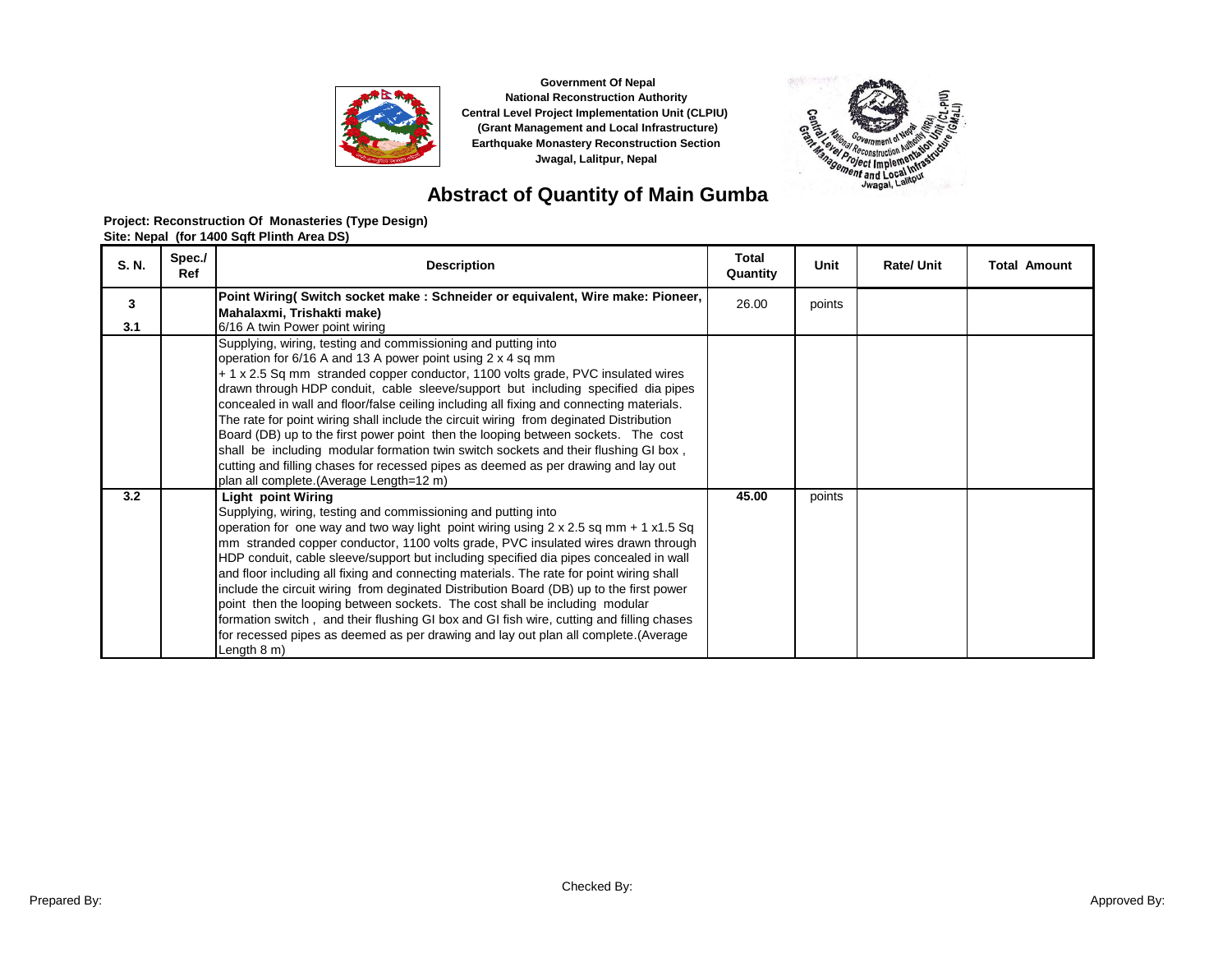



# **Abstract of Quantity of Main Gumba**

| S. N. | Spec./<br>Ref | <b>Description</b>                                                                                                                                                                                                                                                                                                                                                                                                                                                                                                                                                                      | <b>Total</b><br>Quantity | Unit       | <b>Rate/ Unit</b> | <b>Total Amount</b> |
|-------|---------------|-----------------------------------------------------------------------------------------------------------------------------------------------------------------------------------------------------------------------------------------------------------------------------------------------------------------------------------------------------------------------------------------------------------------------------------------------------------------------------------------------------------------------------------------------------------------------------------------|--------------------------|------------|-------------------|---------------------|
| 3.3   |               | 1 Ton Single Split AC/Water heater Point Wiring<br>Supplying, wiring, testing and commissioning and putting into<br>operation of 1/Ton single AC /WH Point wiring as a desiginated circut from specified<br>AC DB with $2 \times 4 + 1 \times 2.5$ sqmm multi stranded PVC insulated copper cable in cluding<br>20 mm dia HDP conduit. The cost shall be including modular formation industrial<br>socket sockets/top and their flushing GI box but including GI fish wire, cutting and<br>filling chases for recessed pipes as deemed as per drawing and lay out plan all<br>complete. | 6.00                     | points     |                   |                     |
| 4     |               | <b>Light Fixtures/Luminaires &amp; Accessories</b><br>Supply, storing, assembling, installation, testing and<br>commissioning of wall/ceiling, surface/recessed, suspended types LED lighting fixtures<br>including LED Driver all fixing and connecting materials all complete. (Make - Wipro,<br>Philips)                                                                                                                                                                                                                                                                             |                          |            |                   |                     |
| 4.1   |               | <b>CIRCULAR</b><br><b>LED</b><br>Dome Light having<br>W<br>9<br>CRI>80, Efficiency>85%, Temperature Range 3000-4000K and die-cast aluminium<br>housing with white powder coated finish.                                                                                                                                                                                                                                                                                                                                                                                                 | 29.00                    | <b>Nos</b> |                   |                     |
| 4.2   |               | 15 watt LED wall decorative Light complete set                                                                                                                                                                                                                                                                                                                                                                                                                                                                                                                                          | 16.00                    | <b>Nos</b> |                   |                     |
| 4.3   |               | Supply and Install 42" Ceiling Fan                                                                                                                                                                                                                                                                                                                                                                                                                                                                                                                                                      | 6.00                     |            |                   |                     |
| 5     |               | <b>Earthing system</b><br><b>EARTHING SYSTEMS</b><br>Supply, installation, testing and commissioning of following<br>types of Maintenance Free compound earthing stations by means of 2 meter long, 50<br>mm dia intergrated with 100x32x6 mm terminals filled with earth enhancing<br>coumpound in required quantity all complete with 300 x300 x450 mm masonry<br>enclosure with pre cast cover. All earthing arrangements must comply with<br>IS-3043. The resistivity should be below 3 ohm.                                                                                        |                          |            |                   |                     |
| 5.1   |               | Copper electrode.                                                                                                                                                                                                                                                                                                                                                                                                                                                                                                                                                                       | 1.00                     | <b>No</b>  |                   |                     |
|       |               |                                                                                                                                                                                                                                                                                                                                                                                                                                                                                                                                                                                         | <b>Total Works of C</b>  |            |                   |                     |